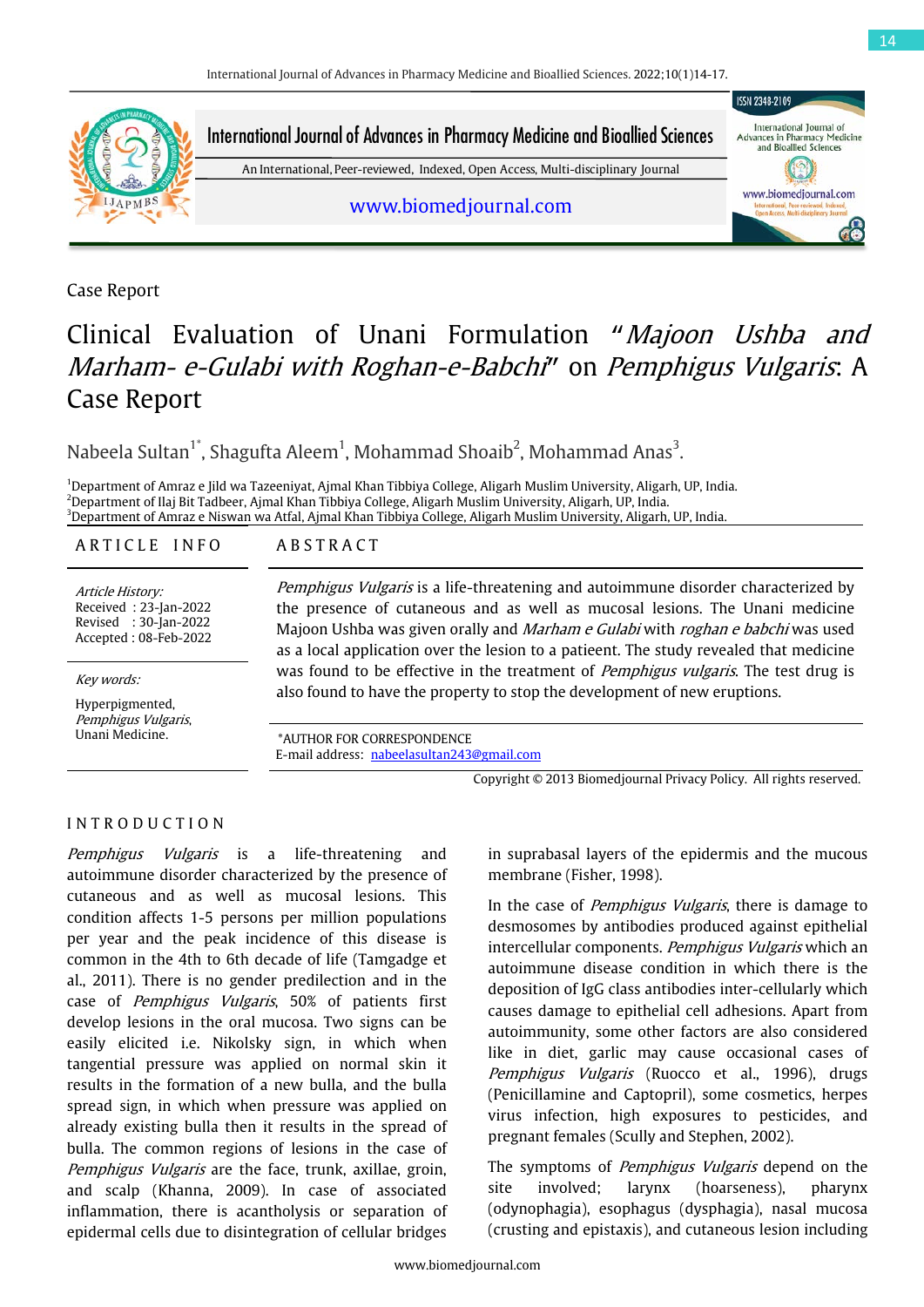bullae, erythema, pruritus. The cutaneous lesions are usually seen in 50% of individuals with systemic features including fever and weight loss (Hussain et al., 2021).

#### C A S E P R E S E N T A T I O N

In February 2020, a male patient of 38 years old came to the AKTC amraaz e jild OPD with complaints of scaling itching followed by blistering almost all over the body but more exclusively over the back trunk and scalp. He was a sufferer of this condition for 10 years and had already taken treatment for the present condition from different hospitals but he didn't get relief. The lesions present on the back and the scalp are thick pruritic and black-colored. The personal history of the patient was taken, the patient was labor and belongs to a lowermiddle-class family. He is having no family history of a similar condition in the family, no addiction to cigarette smoking, alcohol intake, and allergy from any drug, diet, or environmental article. In the history of 10 years ago, only a patient informed that only a few eruptions with itching were developed on limbs. The lesions were developed as blistering lesions with some erythema. The lesions changed with time and presently on dermal examination there is the presence of thick scaling, papules, healed hypopigmented areas, less inflammation, and also marked itching. There is no oozing of sticky fluid on removing scales and also the Auspitz sign was negative. There is no marked joint pain, joint inflammation on musculoskeletal examination. His systemic examination was normal and there is also no history of seizures, transient paralysis, syncope, and any autoimmune disorders like thyroid, Diabetes Mellitus, alopecia areata.

On thorough examination of the patient, he was diagnosed to be a patient of Pemphigus Vulgaris. The patient was advised to get admitted to the hospital for a few days but the patient refused. So the patient was allowed to be stayed at home and follow the prescription. The patient was treated with marham e gulabi and roghan e babchi as local applications and majoon ushba 6g twice a day internally. All drugs are prepared in Ajmal Khan Tibbiya College Dawakhana. The ingredients of both drugs were mentioned in Table 1.

The total duration of treatment was of 3 months. The follow-up of the patient was done every 15 days. The result or progress noted in the file and close photographs were taken at every follow-up.

Biopsy of skin was not done for two reasons:

- 1. It was the diagnosed case of Pemphigus Vulgaris.
- 2. The patient was not ready for biopsy.

Table 1. Ingredients of Majoon Ushba and Marham e Gulabi.

|                                                    |                       | Ingredients of Majoon Ushba (NFUM, 2006). |  |  |  |  |
|----------------------------------------------------|-----------------------|-------------------------------------------|--|--|--|--|
| S.<br>No.                                          | Unani Name            | Botanical Name                            |  |  |  |  |
| 1.                                                 | <b>Ushba</b>          | Smilax ornata                             |  |  |  |  |
| 2.                                                 | Bisfaij Fistagi       | Polypodium vulgar                         |  |  |  |  |
| 3.                                                 | Aftimoon<br>Vilayati  | Cuscuta europea                           |  |  |  |  |
| 4.                                                 | Barg-e-<br>Gaozaban   | Borago officinalis                        |  |  |  |  |
| 5.                                                 | Kabaab Chini          | Piper cubeba                              |  |  |  |  |
| 6.                                                 | Daar Chini            | Cinnamonium zeylanicum                    |  |  |  |  |
| 7.                                                 | Gul-e-Surkh           | Rosa damascena                            |  |  |  |  |
| 8.                                                 | Chob Chini            | Smilax china                              |  |  |  |  |
| 9.                                                 | Sandal Sufaid         | Santalum album                            |  |  |  |  |
| 10.                                                | Sandal Surkh          | Pterocarpus santalinus                    |  |  |  |  |
| 11.                                                | Sanna-e-<br>Makki     | Cassia angustifolia                       |  |  |  |  |
| 12.                                                | Sumbul-ut-<br>teeb    | Nardostochys jatamansi                    |  |  |  |  |
| 13.                                                | Halela siyah          | Terminalia chebula                        |  |  |  |  |
| 14.                                                | Post-e-halela<br>zard | Terminalia chebula                        |  |  |  |  |
| 15.                                                | Asal ar qand<br>safed |                                           |  |  |  |  |
| Ingredients of Marham e Gulabi (Khan et al., 2015) |                       |                                           |  |  |  |  |
| S.<br>No.                                          | Unani Name            | <b>Chemical Name</b>                      |  |  |  |  |
| 16.                                                | Sindoor               | Red oxide of lead (Lead<br>Tetroxide)     |  |  |  |  |
| 17.                                                | Mom                   | Bees wax                                  |  |  |  |  |
| 18.                                                | <b>Boric Acid</b>     | Boracic acid                              |  |  |  |  |
| 19.                                                | Phenol                | Carbolic Acid                             |  |  |  |  |
| 20.                                                | Roghan-e-<br>Narjeel  | Coconut Oil                               |  |  |  |  |





Figure: Effects of drugs before and after treatment.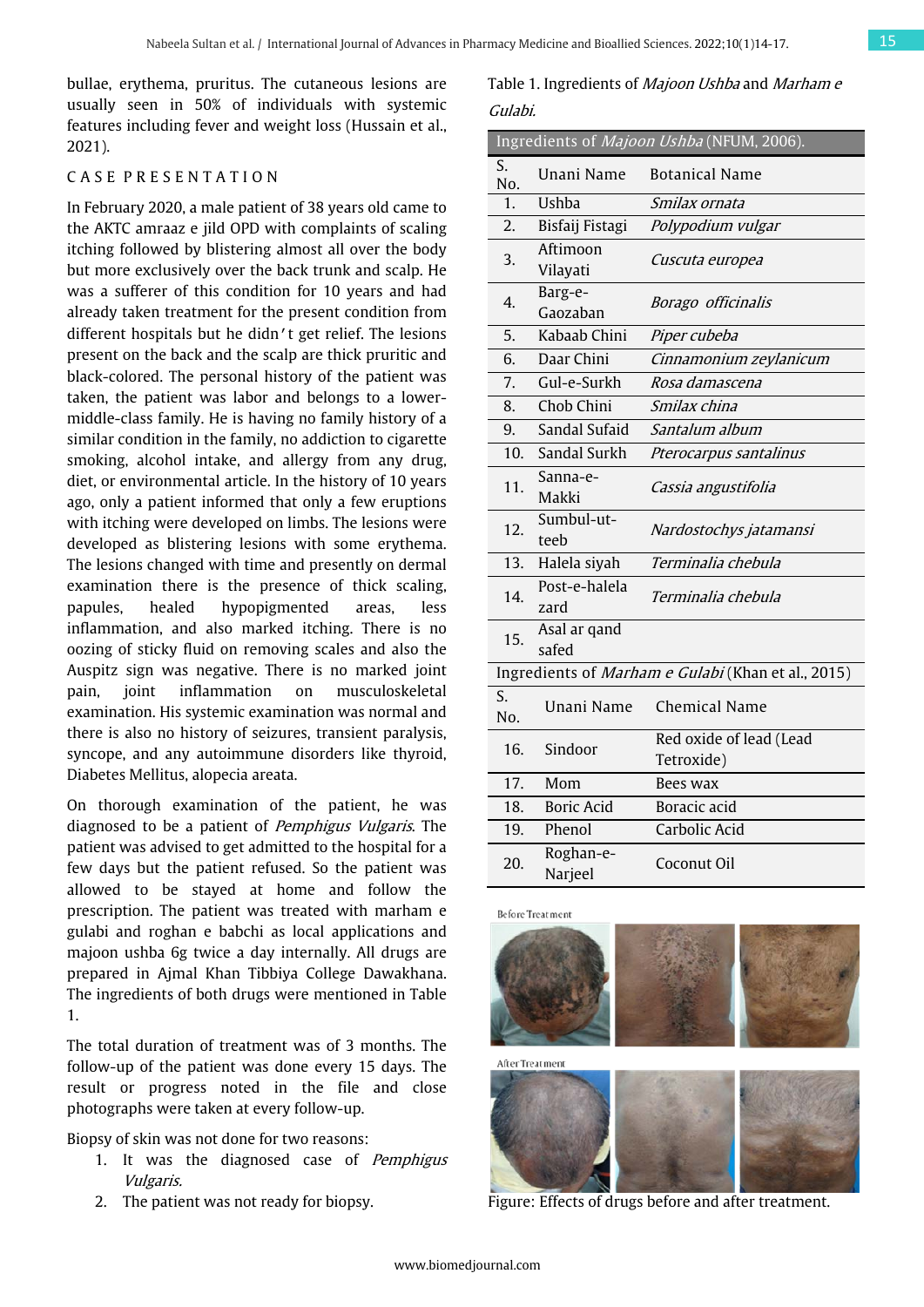## D I S C U S S I O N

As we already know it is an autoimmune disease that affects the epidermis due to the development of autoantibodies against the desmoglein which affects the epidermis and results in the development of blisters over the skin. In the Unani system of medicine, Samarqandi says that sometimes blisters similar to burn blisters develop over skin filled with clear fluid. The cause explained in the Unani system of medicine is raqeeq dam or diluted blood. The Unani system explains that the fluid part of blood expressed from capillaries gets accumulated below the skin and results in the development of blisters. The other causes mentioned in classical literature are indigestion, stress, and depression. The two types were explained in classical literature of blister or aabla or nafata i.e. haad or acute in which there is fever, erythema, blisters and pruritus, muzmin or chronic in which there are blisters, scaling, and a characteristic smell from patients body (Sharreh Asbab Mukammal, 2014).

The patient was recovering well and after elucidating the whole effect of drugs the therapy was stopped. The result shows a progressive decrease in scaling with almost clear skin after the third month of treatment. It was also noticed that no new lesion appear during treatment and after 90 days the scales were disappeared and no post-inflammatory hypopigmentation was seen. The consequent decrease in symptoms was mentioned in Table 2.

Table 2. Clinical Assessment and Improved Features on Consequent Follow-Up.

| S.No. | <b>Clinical Feature</b>                | 0 <sub>day</sub> | 15 days | 30 days  | 45 days  | 60 days | 75 days |
|-------|----------------------------------------|------------------|---------|----------|----------|---------|---------|
| 1.    | Itching                                | $+++++$          | $+++$   | $^{+++}$ | $++$     | $+$     |         |
| 2.    | Appearance of new Lesion               |                  |         |          |          |         |         |
| 3.    | Compactness of eruption<br>and wounds  | $++++$           | $+++$   | $^{+++}$ | $^{+++}$ | $++$    |         |
| 4.    | Plaques formation                      | $++++$           | $+++$   | $++$     | $^{++}$  | $+$     |         |
| 5.    | Hard/Firm consistency                  | $^{+++}$         | $+++$   | $^{++}$  | $^{++}$  | $+$     |         |
| 6.    | Thicken margin and<br>elevated surface | $++++$           | $+++$   | $^{++}$  | $+$      | $+$     |         |
| 7.    | Crusted wound                          | $++++$           | $+++$   | $++$     | $+$      | $+$     |         |
| 8.    | Discoloration of skin                  |                  |         |          |          |         |         |
| 9.    | White dried skin (scaling)             | $++++$           | $+++$   | $++$     | $++$     | $+$     |         |
| 10.   | Wrinkled and shines<br>texture of skin | $++++$           | $+++$   | $++$     | $^{++}$  | $+$     |         |

Grading of features:

Absent =-, Mild=+, Moderate=++, Moderate to severe=+++, Severe=++++

#### C O N C L U S I O N

The Unani preparations were found to be effective in the management of pemphigus Vulgaris which suggest their activity on pemphigus patients. The drug was well-tolerated and no adverse effects were seen during the study.

There is a need for further study on a larger sample size with longer follow-up is required.

#### CONFLICT OF INTEREST

Nill.

#### R E F E R E N C E S

Fisher BK and Margesson LJ. Genital Skin Disorders: Diagnosis and Treatment. Susie Baxter, Mobsy, Inx. USA, 1998.

Hussain MH, Tanweer F, Sakagiannis G, Mair M, Mahmood S et al. Pemphigus Vulgaris and Bullous Pemphigoid of the Upper Aerodigestive Tract: A Review Article and Novel Approaches to Management. ORL; Journal for Oto-Rhino-Laryngology and its Related Specialties. 2021;83:395–403.

Khan MS & Siddiqui MMH, Shagufta Aleem. Clinical and histopathological evaluation of the effects of Psoralia corylifolia linn. seeds and Marham-e